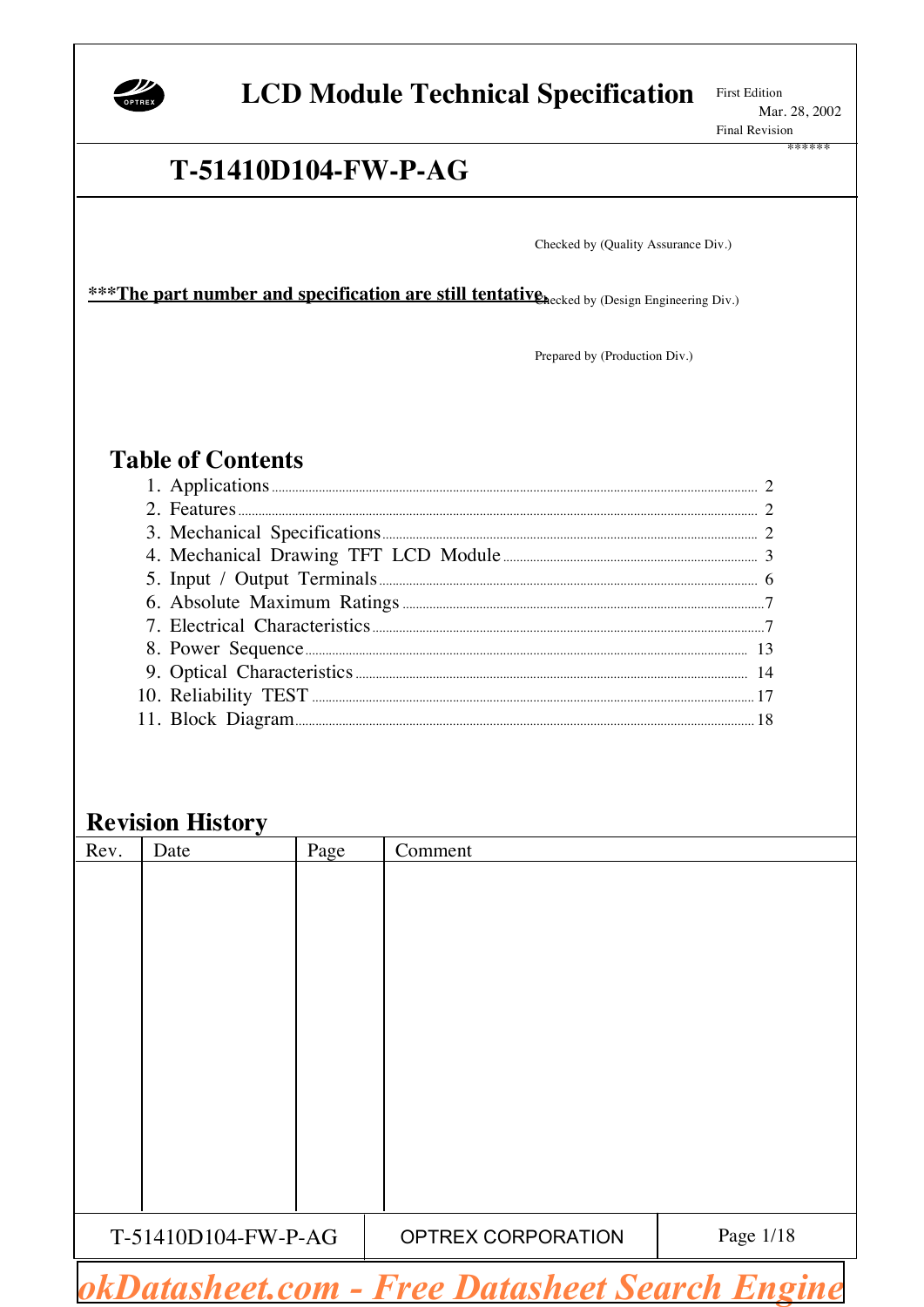#### 1.Application

This data sheet applies to a color TFT LCD module.

Module applies to OA product, car TV(must use Analog to Digital drive board), which require high quality flat panel display. If you must use in high reliability environment can't over reliability test condition

Optrex assumes no responsibility for any damage resulting from the use of the device which dose not comply with the instructions and the precautions inthese specification sheet.

#### 2. Features

- . Amorphous silicon TFT LCD panel with back-light unit
- . Pixel in stripe configuration
- . Slim and compact, designed for O/A application
- . Display Colors:262,144 colors
- . Optimum Viewing Direction:12 o'clock
- . 3.3V LVDS interface standard: DS90CF364 as receiver
- . +3.3V DC supply voltage for TFT LCD panel driving
- . Backlight driving DC/AC inverter not included in this module
- . Wide Viewing Angle

#### 3.Mechanical Specifications

| <b>Parameter</b>           | <b>Specifications</b>                           | Unit |
|----------------------------|-------------------------------------------------|------|
| <b>Screen Size</b>         | 26.4(diagonal)                                  | cm   |
|                            | 10.4 (diagonal)                                 | inch |
| <b>Display Format</b>      | $800 \times (R, G, B) \times 600$               | dot  |
| <b>Display Colors</b>      | 262,144                                         |      |
| <b>Active Area</b>         | $211.2(H) \times 158.4$ (V)                     | mm   |
| <b>Pixel Pitch</b>         | 0.264 (H) $\times$ 0.264 (V)                    | mm   |
| <b>Pixel Configuration</b> | <b>Stripe</b>                                   |      |
| <b>Outline Dimension</b>   | 243 (w) $\times$ 185.1(H) $\times$ 11(typ.) (D) | mm   |
| Weight                     | 470(typ.),                                      | g    |
| <b>Back-light</b>          | CCFL, 2 tubes                                   |      |
| Surface treatment          | Anti-glare and hard-coating                     |      |
| Display mode               | Normally white                                  |      |

T-51410D104-FW-P-AG | OPTREX CORPORATION | Page 2/18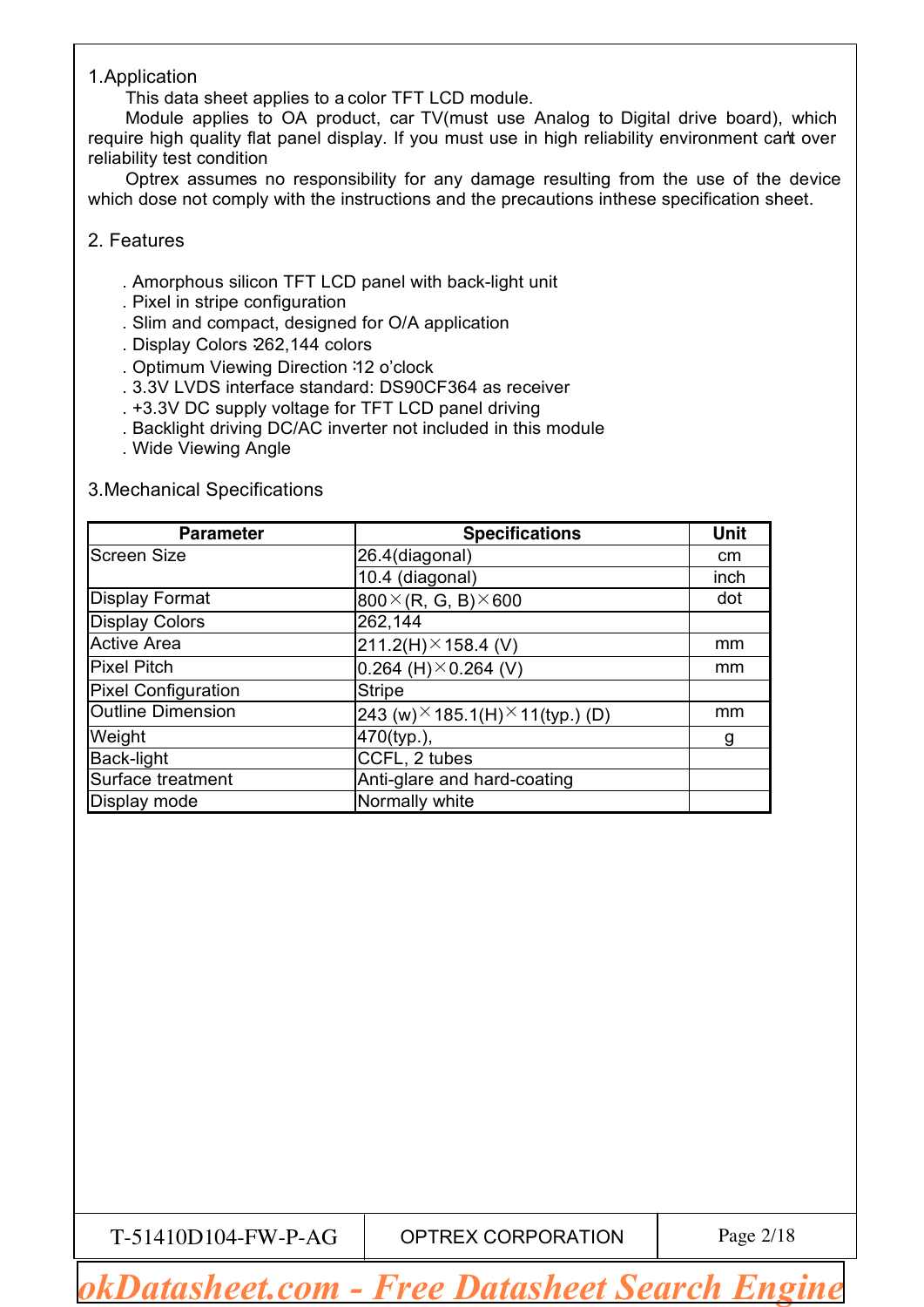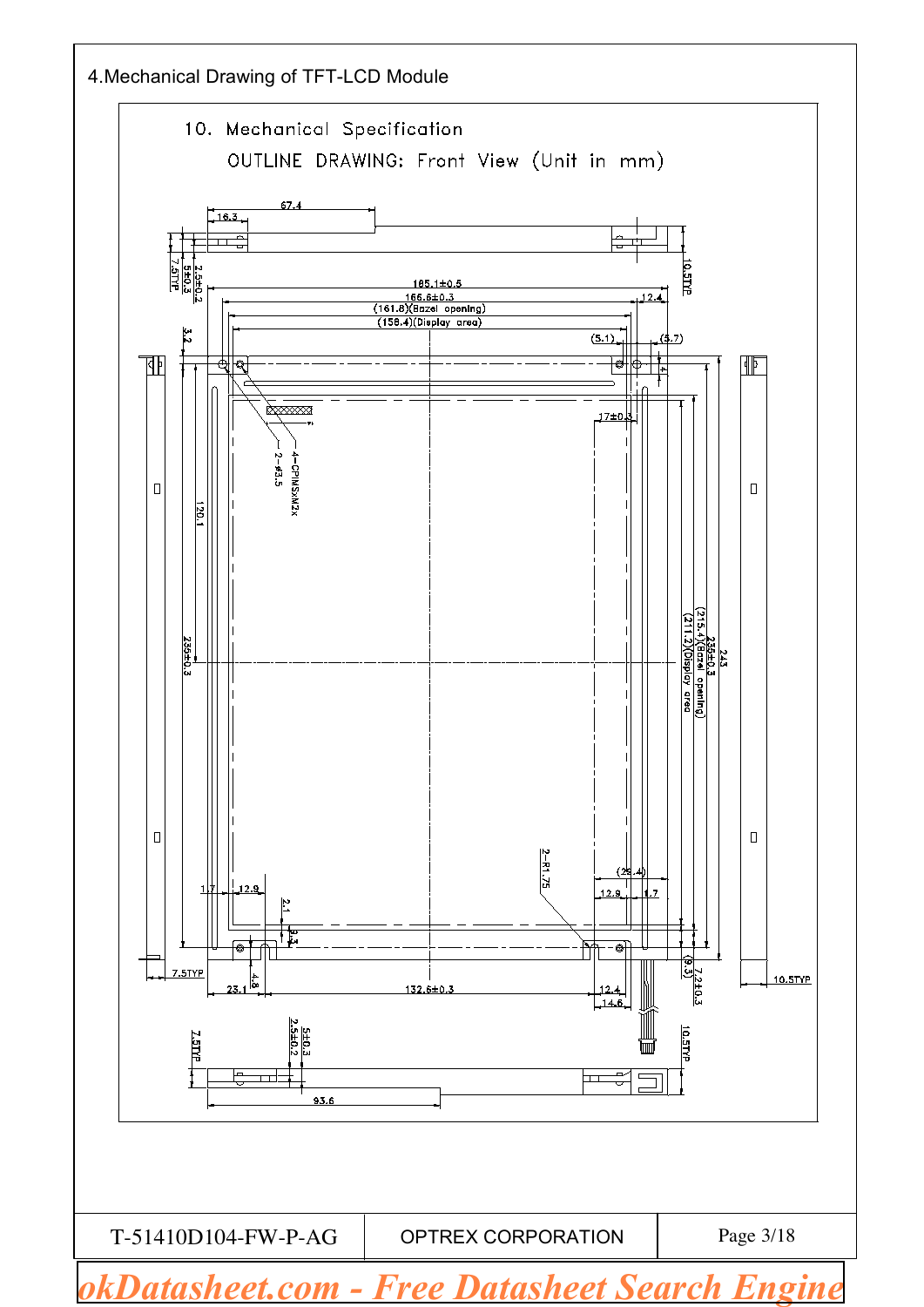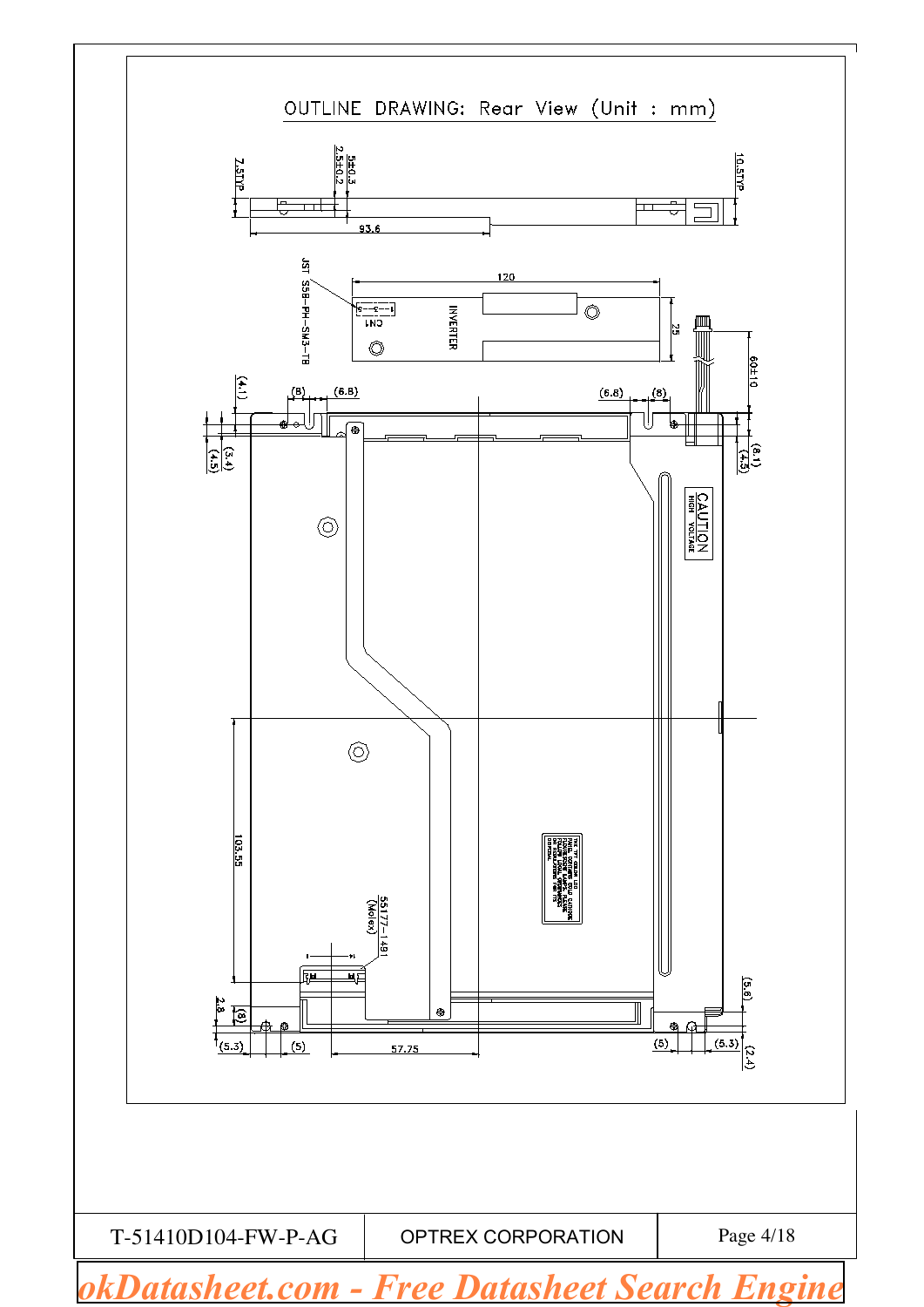### 5.Input Terminals

#### 5-1) TFT-LCD Panel Driving Connector type: Molex 55177-1491

| Pin No.        | <b>Symbol</b> | <b>Function</b>                             | <b>Remark</b> |
|----------------|---------------|---------------------------------------------|---------------|
|                | <b>VDD</b>    | Power supply: +3.3V                         |               |
| $\overline{2}$ | <b>VDD</b>    | Power supply: +3.3V                         |               |
| 3              | <b>GND</b>    |                                             |               |
| 4              | <b>GND</b>    |                                             |               |
| 5              | $INO-$        | Pixel data Transmission pair 0 (negative -) |               |
| 6              | $INO+$        | Pixel data Transmission pair 0 (positive +) |               |
| 7              | $IN1-$        | Pixel data Transmission pair 1 (negative -) |               |
| 8              | $IN1+$        | Pixel data Transmission pair 1 (positive +) |               |
| 9              | $IN2-$        | Pixel data Transmission pair 2 (negative -) |               |
| 10             | $IN2+$        | Pixel data Transmission pair 2 (positive +) |               |
| 11             | CLK-          | Sampling Clock (negative -)                 |               |
| 12             | CLK+          | Sampling Clock (positive +)                 |               |
| 13             | <b>GND</b>    |                                             |               |
| 14             | <b>GND</b>    |                                             |               |

Recommended Transmitter (DS90C\*363 of National Semiconductor) to interface Assignment:

|                   | Input terminal |                | Graphic controller output signal | Output signal    | To interface             |
|-------------------|----------------|----------------|----------------------------------|------------------|--------------------------|
|                   | of DS 90C*363  |                |                                  | symbol           | terminal(Symbol)         |
| Symbol            | No.            | Symbol         | Function                         |                  |                          |
| TIN <sub>0</sub>  | 44             | R <sub>0</sub> | Red pixel data (LSB)             |                  |                          |
| TIN1              | 45             | R <sub>1</sub> | Red pixel data                   |                  |                          |
| TIN <sub>2</sub>  | 47             | R <sub>2</sub> | Red pixel data                   | Tout0-           | <del>No</del> .5 : IN0-  |
| TIN <sub>3</sub>  | 48             | R <sub>3</sub> | Red pixel data                   |                  |                          |
| TIN4              | $\mathbf 1$    | R <sub>4</sub> | Red pixel data                   | Tout0+           | No.6 : IN0+              |
| TIN <sub>5</sub>  | 3              | R <sub>5</sub> | Red pixel data(MSB)              |                  |                          |
| TIN <sub>6</sub>  | 4              | G <sub>0</sub> | Green pixel data (LSB)           |                  |                          |
| TIN7              | 6              | G <sub>1</sub> | Green pixel data                 |                  |                          |
| TIN <sub>8</sub>  | $\overline{7}$ | G <sub>2</sub> | Green pixel data                 |                  |                          |
| TIN <sub>9</sub>  | 9              | G <sub>3</sub> | Green pixel data                 | Tbut1-           | No.7: IN1-               |
| <b>TIN10</b>      | 10             | G4             | Green pixel data                 |                  |                          |
| <b>TIN11</b>      | 12             | G <sub>5</sub> | Green pixel data(MSB)            | Tbut1+           | <del>No</del> .8 : IN1+  |
| <b>TIN12</b>      | 13             | B <sub>0</sub> | Blue pixel data(LSB)             |                  |                          |
| <b>TIN13</b>      | 15             | <b>B1</b>      | Blue pixel data                  |                  |                          |
| <b>TIN14</b>      | 16             | <b>B2</b>      | Blue pixel data                  |                  |                          |
| <b>TIN15</b>      | 18             | B <sub>3</sub> | Blue pixel data                  |                  |                          |
| <b>TIN16</b>      | 19             | B4             | Blue pixel data                  | Tout2-           | No.9 : IN2-              |
| TIN <sub>17</sub> | 20             | B <sub>5</sub> | Blue pixel data(MSB)             |                  |                          |
| <b>TIN18</b>      | 22             | <b>NC</b>      | No connection                    | Tbut2+           | <del>N0</del> .10 : IN2+ |
| <b>TIN19</b>      | 23             | <b>NC</b>      | No connection                    |                  |                          |
| <b>TIN20</b>      | 25             | <b>ENAB</b>    | Compound Synchronization         |                  |                          |
|                   |                |                | signal                           |                  |                          |
| CLK in            | 26             |                | NCLK   Data sampling clock       | <b>TCLK out-</b> | No.11 : CLK IN-          |
|                   |                |                |                                  | TCLK out+        | No.12 : CLK IN+          |

 $T-51410D104-FW-P-AG$  OPTREX CORPORATION  $\vert$  Page 5/18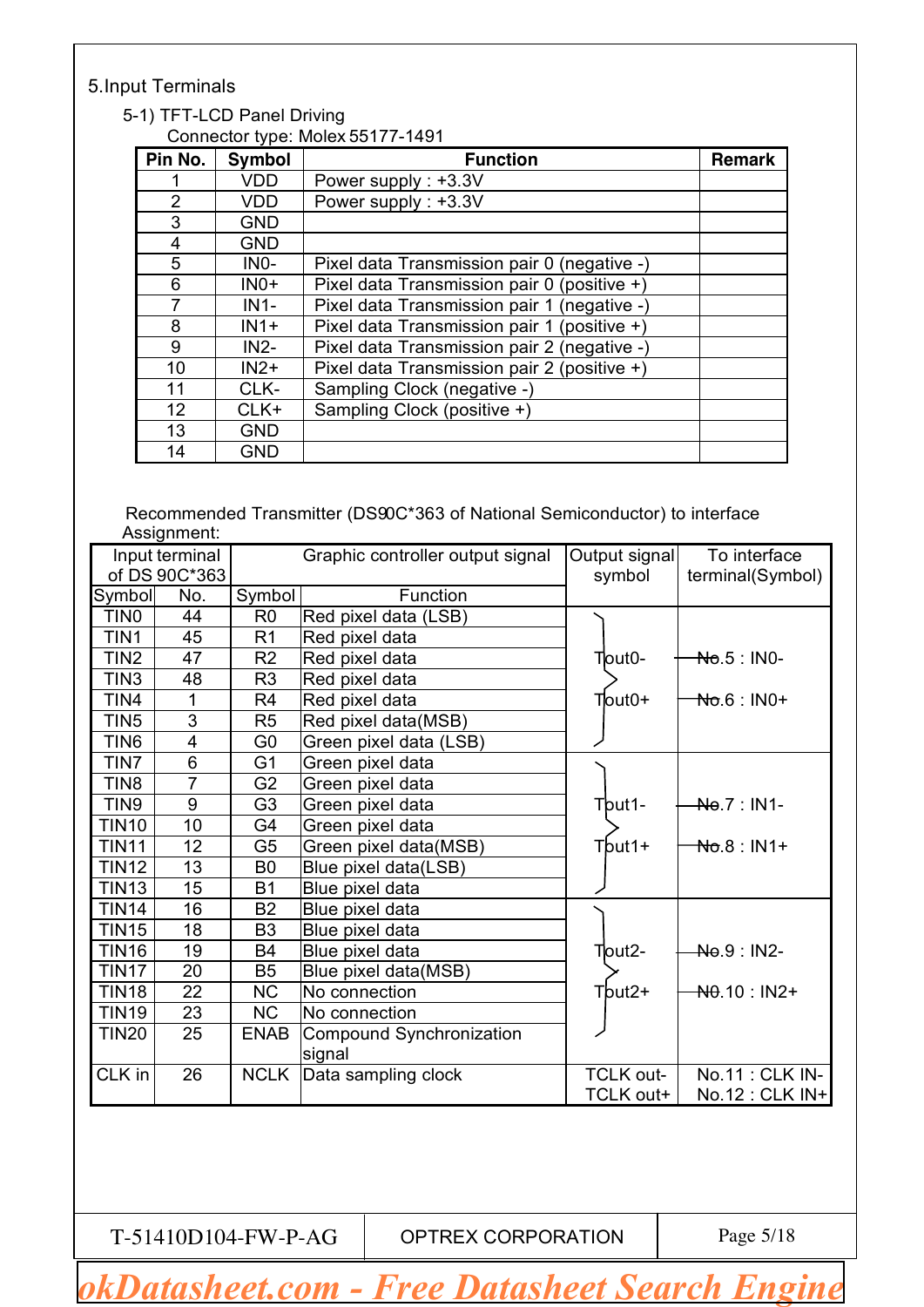

 $T-51410D104-FW-P-AG$  OPTREX CORPORATION  $P-6/18$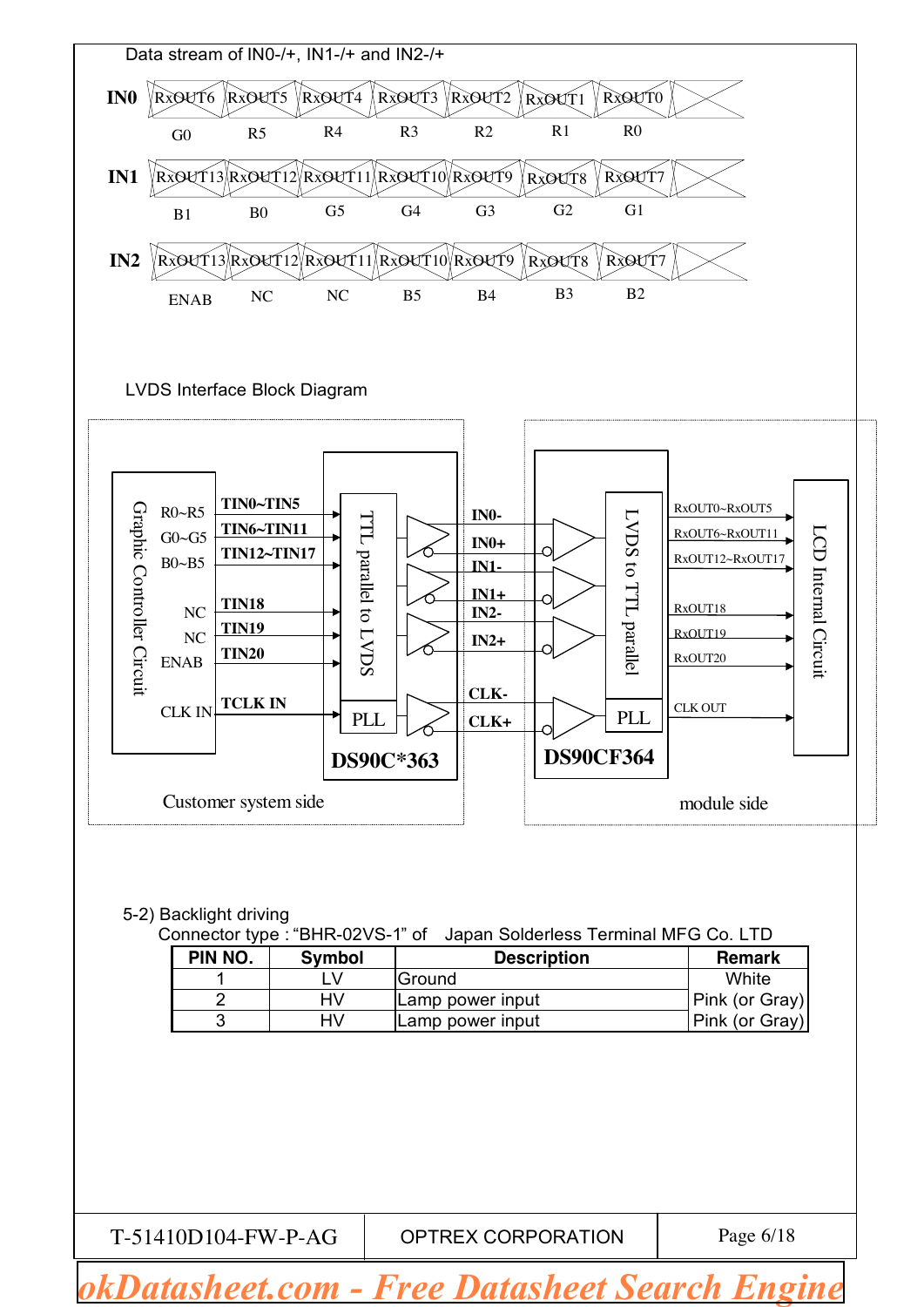#### 6.Absolute Maximum Ratings:

|                                    |                            |        |           |                 | $GND=0V$ , Ta=25 $°C$ |
|------------------------------------|----------------------------|--------|-----------|-----------------|-----------------------|
| <b>Parameters</b>                  | <b>Symbol</b>              | MIN.   | MAX.      | <b>Unit</b>     | <b>Remark</b>         |
| <b>Supply Voltage</b>              | V <sub>dd</sub>            | $-0.3$ | $+4.0$    |                 |                       |
| Input Signals Voltage              | $\mathsf{V}_{\mathsf{IN}}$ | $-0.3$ | $VDD+0.3$ |                 | Note $6-1$            |
| <b>Backlight Driving Voltage</b>   | V,                         |        | 2000      |                 |                       |
| <b>Backlight Driving Frequency</b> |                            |        | 100       | <b>KHz</b>      |                       |
| <b>Storage Temperature</b>         | ${\sf T}_{\texttt{ST}}$    | $-20$  | $+60$     | $^{\circ}C$     | Note $6-2$            |
| <b>Operating Temperature</b>       | OP                         |        | $+50$     | $\rm ^{\circ}C$ |                       |

Note 6-1: LVDS signal

Note 6-2: Humidity : 80% RH Max. at Ta 40℃.

Maximum wet-bulb temperature is at 39℃or less at Ta > 40℃and no condensation.

7.Electrical Characteristics

7-1) Recommended Operating Conditions: GND = 0V, Ta =  $25^{\circ}$ C

| <b>Item</b>                            | Symbol                      | Min.   | Typ.  | Max.                     | Unit        | Remark             |
|----------------------------------------|-----------------------------|--------|-------|--------------------------|-------------|--------------------|
| <b>Supply Voltage</b>                  | <b>VDD</b>                  | 3.0    | 3.3   | 3.6                      | V           |                    |
| <b>Current Dissipation</b>             | ool                         |        | 370   | 430                      | mA          | <b>Note 7-1</b>    |
| LVDS Differential input high threshold | Vтн                         |        |       | 100                      | mV          | Note 7-2           |
| LVDS Differential input low threshold  | V <sub>TL</sub>             | $-100$ | -     | $\overline{\phantom{a}}$ |             |                    |
| Lamp Current                           | I <sub>FL</sub>             | 6.0    | 14.0  | 16.0                     | mA          | <b>Note 7-3</b>    |
|                                        |                             |        |       |                          |             | <b>Note 7-5</b>    |
| Lamp Voltage                           | V.                          | 400    | 430   | 530                      | <b>Vrms</b> | <b>Note 7-3</b>    |
| Lamp Initial Voltage                   | $\mathsf{V}_{\mathsf{SFL}}$ |        |       | 875                      | <b>Vrms</b> | at Ta=25°C         |
|                                        |                             |        |       |                          |             | <b>Note 7-4</b>    |
|                                        |                             |        |       | 1300                     |             | at $Ta=0^{\circ}C$ |
|                                        |                             |        |       |                          |             | Note 7-4           |
| amp Driving Frequency                  | $F_{1}$                     | 30     | 55    | 60                       | <b>KHz</b>  |                    |
| Lamp power consumption                 |                             | 4      | 8     | 11                       | W           | Note 7-5           |
| amp Life Time                          |                             | 30000  | 40000 |                          | <b>Hrs</b>  | <b>Note 7-6</b>    |
| <b>LCD Panel Life Time(MTBF)</b>       |                             |        | 50000 |                          | <b>Hrs</b>  |                    |

Note 7-1 : To test the current dissipation of VDD, using the "color bars" testing pattern shown as below

| 1 | $\overline{2}$                          | 3 | $\overline{4}$ | 5 | 6 | $\tau$ | 8 | White<br>1.<br>Yellow<br>2.<br>3.<br>Cyan<br>Green<br>4.<br>Magenta<br>5.<br>Red<br>6.<br><b>Blue</b><br>7.<br><b>Black</b><br>8. |
|---|-----------------------------------------|---|----------------|---|---|--------|---|-----------------------------------------------------------------------------------------------------------------------------------|
|   | Idd current dissipation testing pattern |   |                |   |   |        |   |                                                                                                                                   |
|   | T-51410D104-FW-P-AG                     |   |                |   |   |        |   | OPTREX CORPORATION<br>Page 7/18                                                                                                   |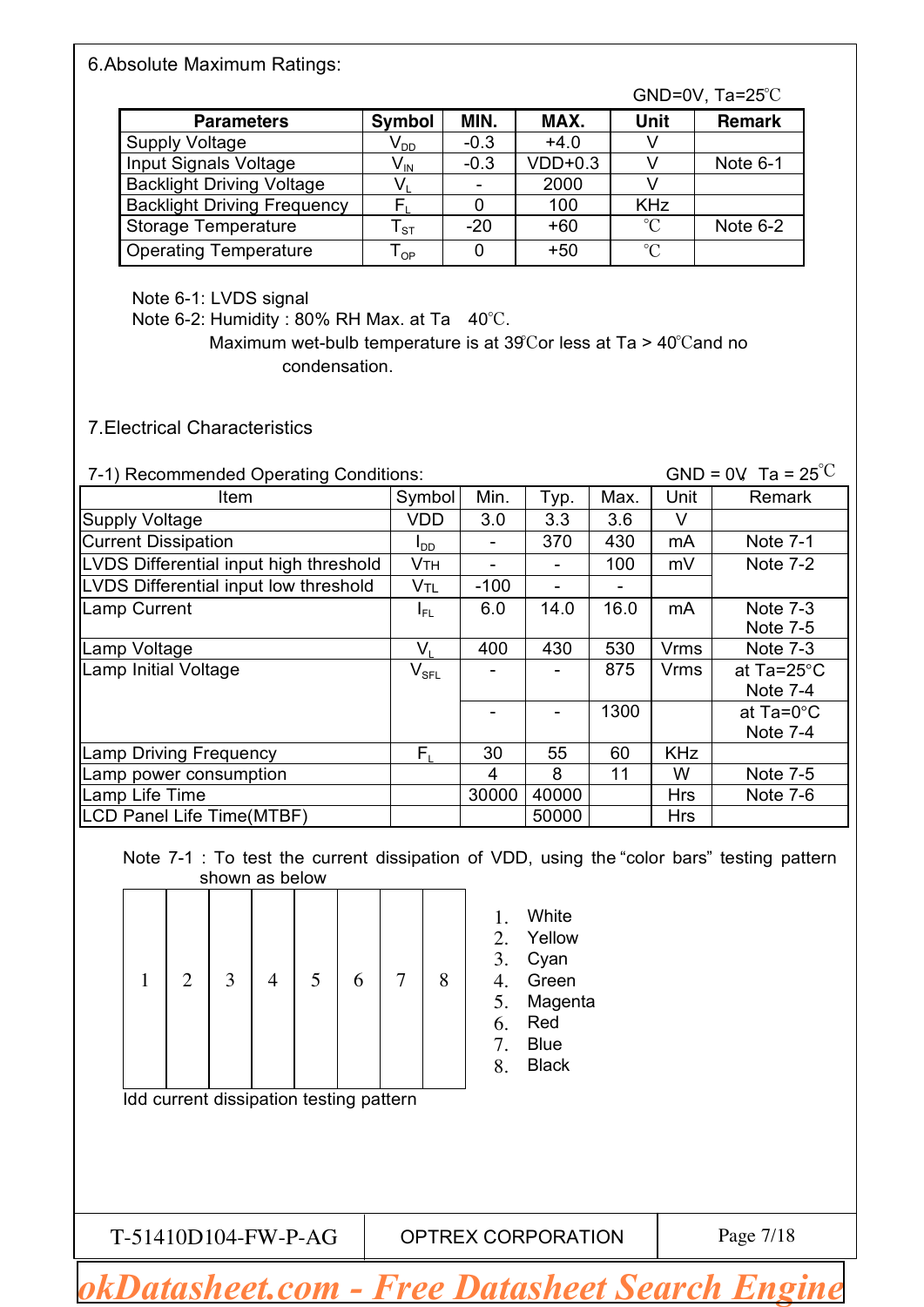Note 7-2 : Please refers to DS90CF364 specification by National Semiconductor Corporation.

This LCD module conforms to LVDS standard.

Note 7-3 : The back-light driving waveform should be as closed to sine-wave as possible. In order to satisfy the quality of B/L , no matter use what kind of inverter , the output lamp current must between Min. and Max. to avoid the abnormal display image caused by B/L.

Note 7-4 : Not including the efficiency of backlight DC/AC inverter

Note 7-5 : Lamp current is measured with current meter for high frequency as shown below



Lamp current dissipation testing configuration

Note 7-6: The life time is determined as the time at which brightness of lamp is 50% compare

to that of initial value at the typical lamp current.

7-2) Input / Output signal timing chart (A) Vertical Timing

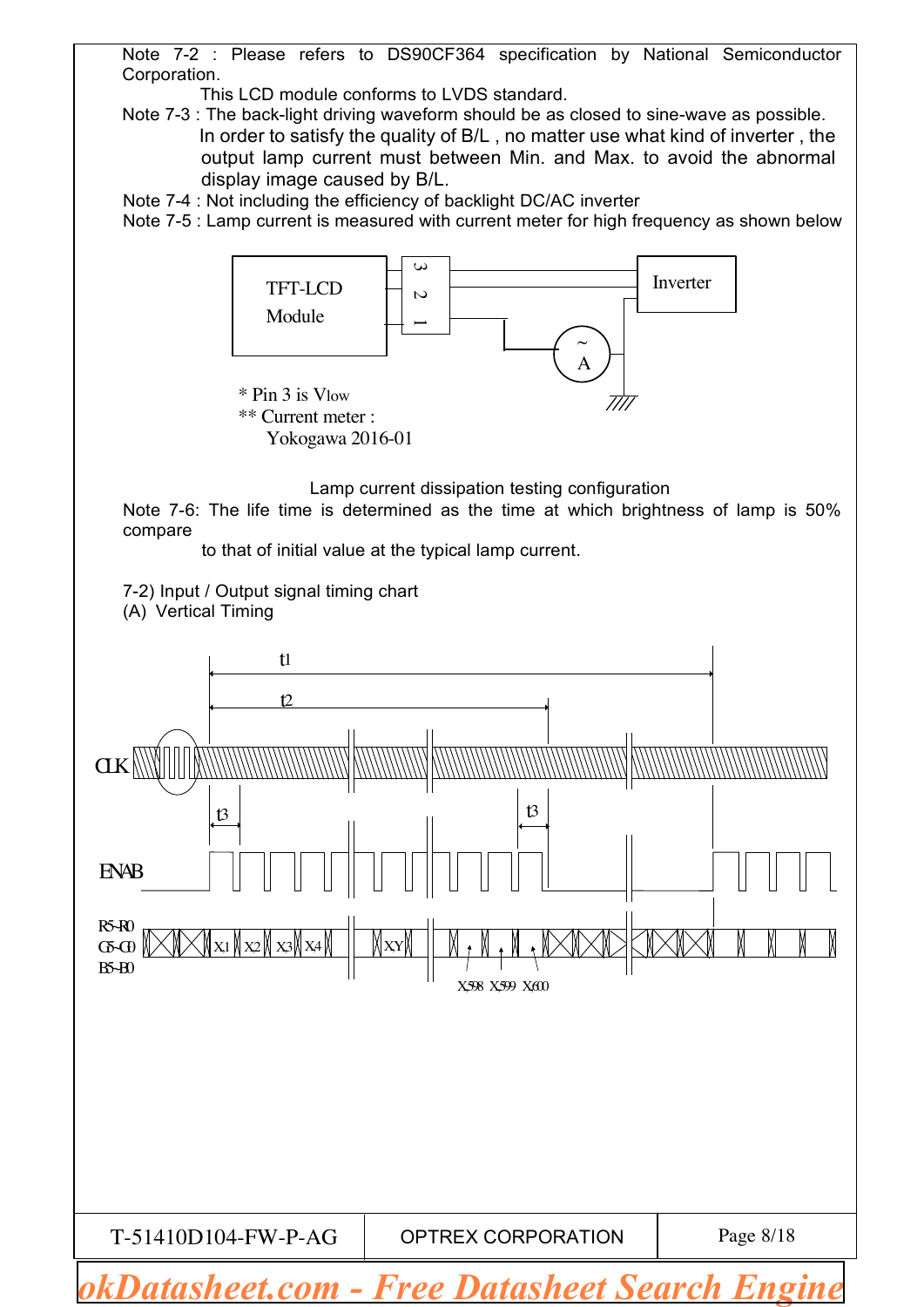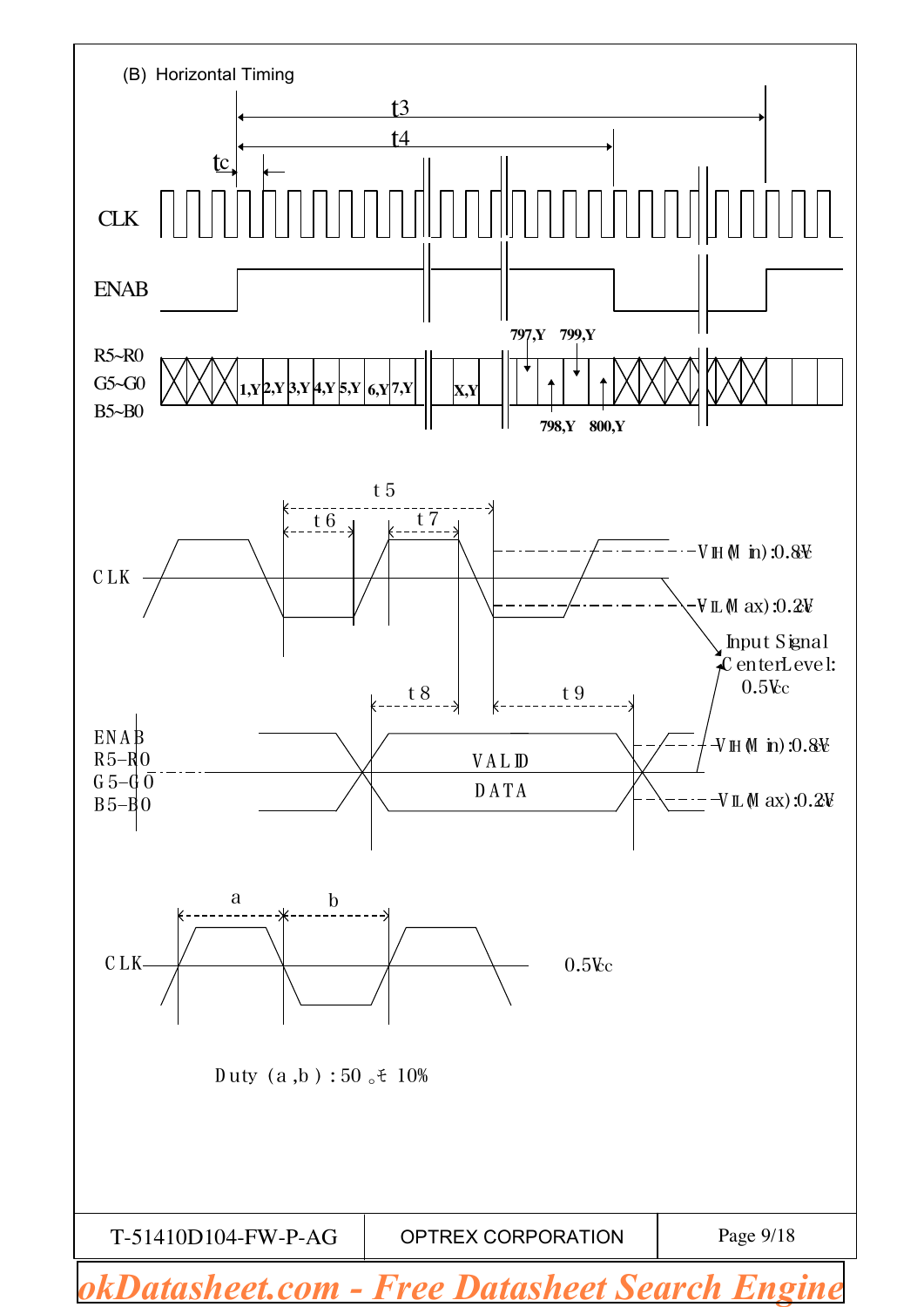| D) Timing Specifications         |               |          |                              |                      |         |        |  |  |  |  |
|----------------------------------|---------------|----------|------------------------------|----------------------|---------|--------|--|--|--|--|
| <b>Item</b>                      | <b>Symbol</b> | Min.     | Typ.                         | Max.                 | Unit    | Remark |  |  |  |  |
| <b>Frame Cycling</b>             | t1            | 604 X t3 | 628X t3                      | 660 X t3             |         |        |  |  |  |  |
|                                  |               |          | 16.58                        | 17.86                | ms      |        |  |  |  |  |
| <b>Vertical Display Period</b>   | t2            | 600 X t3 | 600 X t3                     | 600 X t <sub>3</sub> | -       |        |  |  |  |  |
| <b>Horizontal Scanning Time</b>  | t3            | 844 X t5 | 1056 X t5                    | 1064 X t5            |         |        |  |  |  |  |
|                                  |               | 26.3     | 26.4                         |                      | $\mu$ S |        |  |  |  |  |
| <b>Horizontal Display Period</b> | t4            |          | 800 X t5                     |                      | -       |        |  |  |  |  |
| <b>Clock Cycle</b>               | t5            | 24.0     | 25.0                         |                      | ns      |        |  |  |  |  |
| <b>Clock High Level Time</b>     | t6            | 9.0      |                              |                      | ns      |        |  |  |  |  |
| <b>Clock Low Level Time</b>      | t7            | 9.0      |                              |                      | ns      |        |  |  |  |  |
| Hold time                        | t8            | 4.0      | $\qquad \qquad \blacksquare$ |                      | ns      |        |  |  |  |  |
| Set-up time                      | t9            | 5.0      |                              |                      | ns      |        |  |  |  |  |

 $T-51410D104-FW-P-AG$  OPTREX CORPORATION  $\vert$  Page 10/18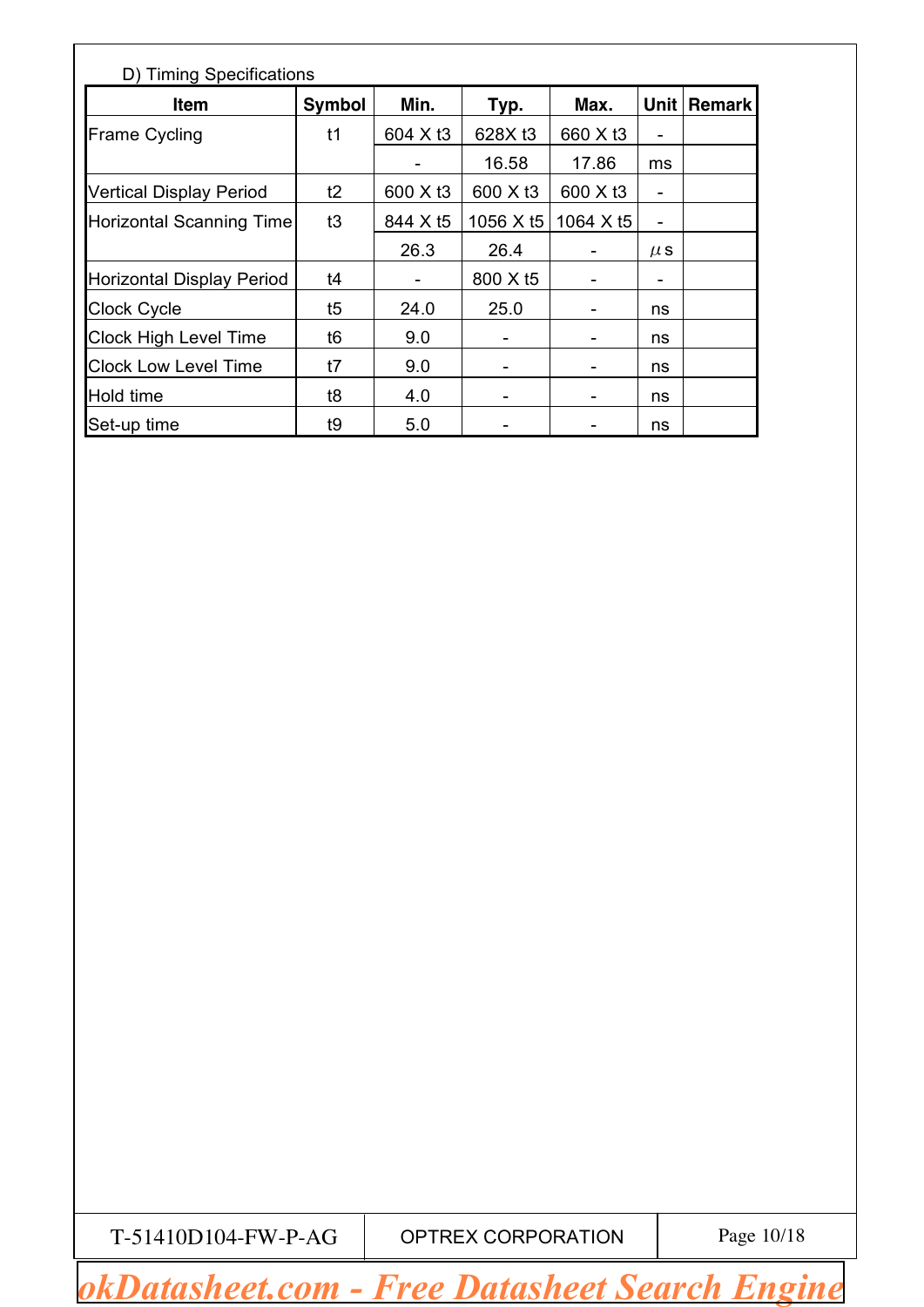|                        |                                      | <b>Input Color Data</b>       |                                      |                          |                          |                          |                  |              |                            |                  |                                   |                          |                  |                  |                            |                   |                             |                             |                  |
|------------------------|--------------------------------------|-------------------------------|--------------------------------------|--------------------------|--------------------------|--------------------------|------------------|--------------|----------------------------|------------------|-----------------------------------|--------------------------|------------------|------------------|----------------------------|-------------------|-----------------------------|-----------------------------|------------------|
| Color                  |                                      |                               | Red<br>Green<br>R5 R4 R3 R2<br>G5 G4 |                          |                          |                          |                  |              |                            |                  | <b>Blue</b><br>G3G2G1G0B5B4B3B2B1 |                          |                  |                  |                            |                   |                             |                             |                  |
|                        |                                      |                               |                                      |                          |                          | R <sub>1</sub>           | <b>R0</b>        |              |                            |                  |                                   |                          |                  |                  |                            |                   |                             |                             | B <sub>0</sub>   |
|                        | <b>Black</b>                         | $\mathbf 0$                   | $\mathbf 0$                          | $\mathbf 0$              | $\mathbf 0$              | 0                        | $\mathbf 0$      | 0            | 0                          | $\boldsymbol{0}$ | $\pmb{0}$                         | $\mathbf 0$              | $\mathbf 0$      | $\mathbf 0$      | $\mathbf 0$                | $\mathbf 0$       | $\mathbf 0$                 | $\mathbf 0$                 | $\mathbf 0$      |
|                        | Red (63)                             | $\mathbf 1$                   | 1                                    | $\mathbf 1$              | 1                        | 1                        | 1                | 0            | 0                          | 0                | 0                                 | 0                        | 0                | 0                | 0                          | 0                 | 0                           | 0                           | 0                |
|                        | Green                                | $\overline{0}$                | $\mathbf 0$                          | 0                        | 0                        | 0                        | 0                | 1            | 1                          | 1                | 1                                 | 1                        | 1                | $\mathbf 0$      | 0                          | 0                 | 0                           | 0                           | 0                |
|                        | (63)                                 |                               |                                      |                          |                          |                          |                  |              |                            |                  |                                   |                          |                  |                  | $\mathbf 1$                |                   |                             |                             |                  |
| <b>Basic</b><br>Colors | Blue $(63)$                          | $\mathbf 0$                   | 0                                    | 0                        | 0                        | 0                        | 0                | 0<br>1       | 0<br>1                     | 0<br>1           | 0<br>1                            | 0<br>$\mathbf{1}$        | $\mathbf 0$<br>1 | 1<br>1           | 1                          | 1<br>1            | 1<br>1                      | 1<br>1                      | 1<br>1           |
|                        | Cyan                                 | $\mathbf 0$<br>1              | $\mathbf 0$<br>1                     | 0<br>1                   | 0<br>1                   | 0<br>1                   | 0<br>1           | 0            | 0                          | 0                | 0                                 |                          |                  |                  | 1                          |                   |                             |                             | 1                |
|                        | Magenta<br>Yellow                    | $\mathbf{1}$                  | 1                                    | 1                        | 1                        | $\mathbf 1$              | 1                | $\mathbf{1}$ | 1                          | 1                | 1                                 | 0<br>1                   | 0<br>1           | 1<br>$\mathbf 0$ | 0                          | 1<br>0            | 1<br>0                      | 1<br>0                      | 0                |
|                        | White                                | $\mathbf{1}$                  | 1                                    | 1                        | 1                        | 1                        | 1                | $\mathbf{1}$ | 1                          | 1                | 1                                 | $\mathbf 1$              | $\mathbf 1$      | $\mathbf{1}$     | $\mathbf{1}$               | $\mathbf 1$       | $\overline{1}$              | $\mathbf{1}$                | $\mathbf{1}$     |
|                        |                                      |                               |                                      |                          |                          |                          |                  |              |                            |                  |                                   |                          |                  |                  |                            |                   |                             |                             |                  |
|                        | Red (00)                             | 0                             | 0                                    | 0                        | 0                        | 0                        | 0<br>1           | 0            | 0                          | 0                | 0                                 | 0                        | 0                | 0                | 0                          | 0                 | 0                           | 0                           | $\mathbf 0$      |
|                        | Red (01)                             | $\mathbf 0$<br>$\overline{0}$ | $\mathbf 0$<br>$\mathbf 0$           | 0<br>$\overline{0}$      | $\mathbf 0$<br>0         | 0<br>$\mathbf 1$         |                  | 0            | 0<br>0                     | 0                | 0<br>$\overline{0}$               | 0<br>0                   | $\mathbf 0$<br>0 | 0                | 0<br>0                     | 0                 | 0                           | 0                           | $\mathbf 0$<br>0 |
|                        | Red (02)                             |                               |                                      |                          |                          |                          | 0                | 0            |                            | 0                |                                   |                          |                  | 0                |                            | 0                 | 0                           | 0                           |                  |
| Red                    | Darker                               | ↓                             |                                      | ↓                        |                          |                          |                  |              |                            |                  |                                   |                          |                  |                  |                            |                   |                             |                             |                  |
|                        |                                      |                               | ↓                                    |                          |                          | ↓                        | ↓                |              |                            |                  |                                   |                          |                  |                  |                            |                   |                             |                             |                  |
|                        | <b>Brighter</b>                      |                               |                                      |                          |                          |                          |                  |              |                            |                  |                                   |                          |                  |                  |                            |                   |                             |                             |                  |
|                        | Red (61)                             | 1                             | 1                                    | 1                        | 1                        | 0                        | 1                | 0            | 0                          | 0                | 0                                 | 0                        | 0                | 0                | 0                          | 0                 | 0                           | 0                           | 0                |
|                        | Red (62)                             | 1                             | 1                                    | 1                        | 1                        | $\mathbf 1$              | 0                | 0            | 0                          | $\mathbf 0$      | 0                                 | 0                        | $\mathbf 0$      | 0                | 0                          | 0                 | $\mathbf 0$                 | 0                           | 0                |
|                        | Red (63)                             | 1                             | $\mathbf 1$                          | $\mathbf 1$              | 1                        | $\mathbf 1$              | $\mathbf{1}$     | 0            | 0                          | 0                | 0                                 | 0                        | 0                | 0                | 0                          | 0                 | 0                           | 0                           | 0                |
|                        | Green                                | $\overline{0}$                | 0                                    | 0                        | 0                        | 0                        | 0                | 0            | 0                          | 0                | 0                                 | $\overline{0}$           | 0                | $\overline{0}$   | $\overline{0}$             | $\overline{0}$    | $\overline{0}$              | $\overline{0}$              | $\overline{0}$   |
|                        | (00)<br>Green                        |                               |                                      |                          |                          |                          |                  |              |                            | $\overline{0}$   | 0                                 |                          | 1                |                  |                            |                   |                             |                             |                  |
|                        | (01)                                 | 0                             | 0                                    | 0                        | 0                        | 0                        | 0                | 0            | 0                          |                  |                                   | 0                        |                  | 0                | 0                          | 0                 | 0                           | 0                           | 0                |
|                        | Green                                | 0                             | 0                                    | 0                        | 0                        | 0                        | 0                | 0            | 0                          | 0                | 0                                 | $\mathbf 1$              | 0                | 0                | 0                          | 0                 | 0                           | 0                           | 0                |
|                        | (02)                                 |                               |                                      |                          |                          |                          |                  |              |                            |                  |                                   |                          |                  |                  |                            |                   |                             |                             |                  |
|                        | Darker                               |                               |                                      |                          |                          |                          |                  |              |                            |                  |                                   |                          |                  |                  |                            |                   |                             |                             |                  |
| Green                  |                                      |                               |                                      |                          |                          |                          |                  |              | ↓                          | ↓                | ↓                                 | ↓                        |                  |                  |                            |                   |                             |                             |                  |
|                        |                                      |                               |                                      |                          |                          |                          |                  |              |                            |                  |                                   |                          |                  |                  |                            |                   |                             |                             |                  |
|                        | <b>Brighter</b><br>Green             | 0                             | O                                    | 0                        | O                        | 0                        | 0                | 1            | 1                          | 1                | 1                                 | 0                        | 1                | 0                | 0                          | 0                 | 0                           | O                           | 0                |
|                        | (61)                                 |                               |                                      |                          |                          |                          |                  |              |                            |                  |                                   |                          |                  |                  |                            |                   |                             |                             |                  |
|                        | Green                                | 0                             | 0                                    | $\boldsymbol{0}$         | 0                        | 0                        | $\mathbf 0$      | $\mathbf{1}$ | 1                          | $\mathbf 1$      | $\mathbf{1}$                      | $\mathbf 1$              | $\mathbf 0$      | $\mathbf 0$      | $\mathbf 0$                | 0                 | $\mathbf 0$                 | 0                           | 0                |
|                        | (62)                                 |                               |                                      |                          |                          |                          |                  |              |                            |                  |                                   |                          |                  |                  |                            |                   |                             |                             |                  |
|                        | Green                                | 0                             | $\boldsymbol{0}$                     | $\pmb{0}$                | $\pmb{0}$                | $\mathbf 0$              | $\mathbf 0$      | $\mathbf{1}$ | $\mathbf{1}$               | $\mathbf{1}$     | $\mathbf{1}$                      | $\mathbf{1}$             | $\mathbf{1}$     | 0                | $\boldsymbol{0}$           | $\pmb{0}$         | $\overline{\phantom{0}}$    | $\mathbf 0$                 | $\mathbf 0$      |
|                        | (63)                                 |                               |                                      |                          |                          |                          |                  |              |                            |                  |                                   |                          |                  |                  |                            |                   |                             |                             |                  |
|                        | <b>Blue (00)</b>                     | 0                             | 0                                    | 0                        | 0                        | 0                        | 0                | 0            | 0                          | 0                | 0                                 | 0                        | 0                | 0                | 0                          | 0                 | 0                           | $\mathbf 0$                 | 0                |
|                        | <b>Blue (01)</b>                     | 0                             | $\pmb{0}$                            | $\boldsymbol{0}$         | $\pmb{0}$                | $\pmb{0}$                | $\mathbf 0$      | 0            | $\mathbf 0$                | $\pmb{0}$        | $\pmb{0}$                         | 0                        | 0                | 0                | $\pmb{0}$                  | $\mathbf 0$       | $\mathbf 0$                 | $\mathbf 0$                 | $\mathbf{1}$     |
|                        | <b>Blue (02)</b>                     | $\mathbf 0$                   | $\mathbf 0$                          | $\mathbf 0$              | $\pmb{0}$                | $\mathbf 0$              | $\mathbf 0$      | 0            | $\mathbf 0$                | $\boldsymbol{0}$ | $\mathbf 0$                       | $\mathbf 0$              | $\mathbf 0$      | $\mathbf 0$      | $\overline{0}$             | $\overline{0}$    | $\overline{0}$              | $\mathbf{1}$                | $\overline{0}$   |
|                        | Darker                               |                               |                                      |                          |                          |                          |                  |              |                            |                  |                                   |                          |                  |                  |                            |                   |                             |                             |                  |
| <b>Blue</b>            | ↓                                    | $\downarrow$                  | $\downarrow$                         | $\downarrow$             | ↓                        | ↓                        | ↓                | ↓            | ↓                          | ↓                | ↓                                 | ↓                        | ↓                |                  |                            |                   | ↓                           | ↓                           | ↓                |
|                        | <b>Brighter</b>                      |                               |                                      |                          |                          |                          |                  |              |                            |                  |                                   |                          |                  |                  |                            |                   |                             |                             |                  |
|                        | <b>Blue (61)</b>                     | 0                             | $\mathbf 0$                          | 0                        | 0                        | 0                        | 0                | 0            | 0                          | 0                | 0                                 | 0                        | 0                | 1                | 1                          | 1                 | $\mathbf 1$                 | 0                           | $\mathbf{1}$     |
|                        |                                      |                               |                                      |                          |                          |                          |                  |              |                            |                  |                                   |                          |                  |                  |                            |                   |                             |                             | 0                |
|                        |                                      |                               |                                      |                          |                          |                          |                  |              |                            |                  |                                   |                          |                  | $\mathbf{1}$     |                            |                   |                             |                             | $\overline{1}$   |
|                        | <b>Blue (62)</b><br><b>Blue (63)</b> | 0<br>0                        | $\pmb{0}$<br>$\mathbf 0$             | $\pmb{0}$<br>$\mathbf 0$ | $\pmb{0}$<br>$\mathbf 0$ | $\pmb{0}$<br>$\mathbf 0$ | $\mathbf 0$<br>0 | 0<br>0       | $\mathbf 0$<br>$\mathbf 0$ | 0<br>$\mathbf 0$ | $\mathsf{O}$<br>$\mathbf 0$       | $\pmb{0}$<br>$\mathbf 0$ | $\mathbf 0$<br>0 | 1                | $\mathbf 1$<br>$\mathbf 1$ | 1<br>$\mathbf{1}$ | $\mathbf 1$<br>$\mathbf{1}$ | $\mathbf 1$<br>$\mathbf{1}$ |                  |

### 7-3) Display Color and Gray Scale Reference

 $T-51410D104-FW-P-AG$  OPTREX CORPORATION Page 11/18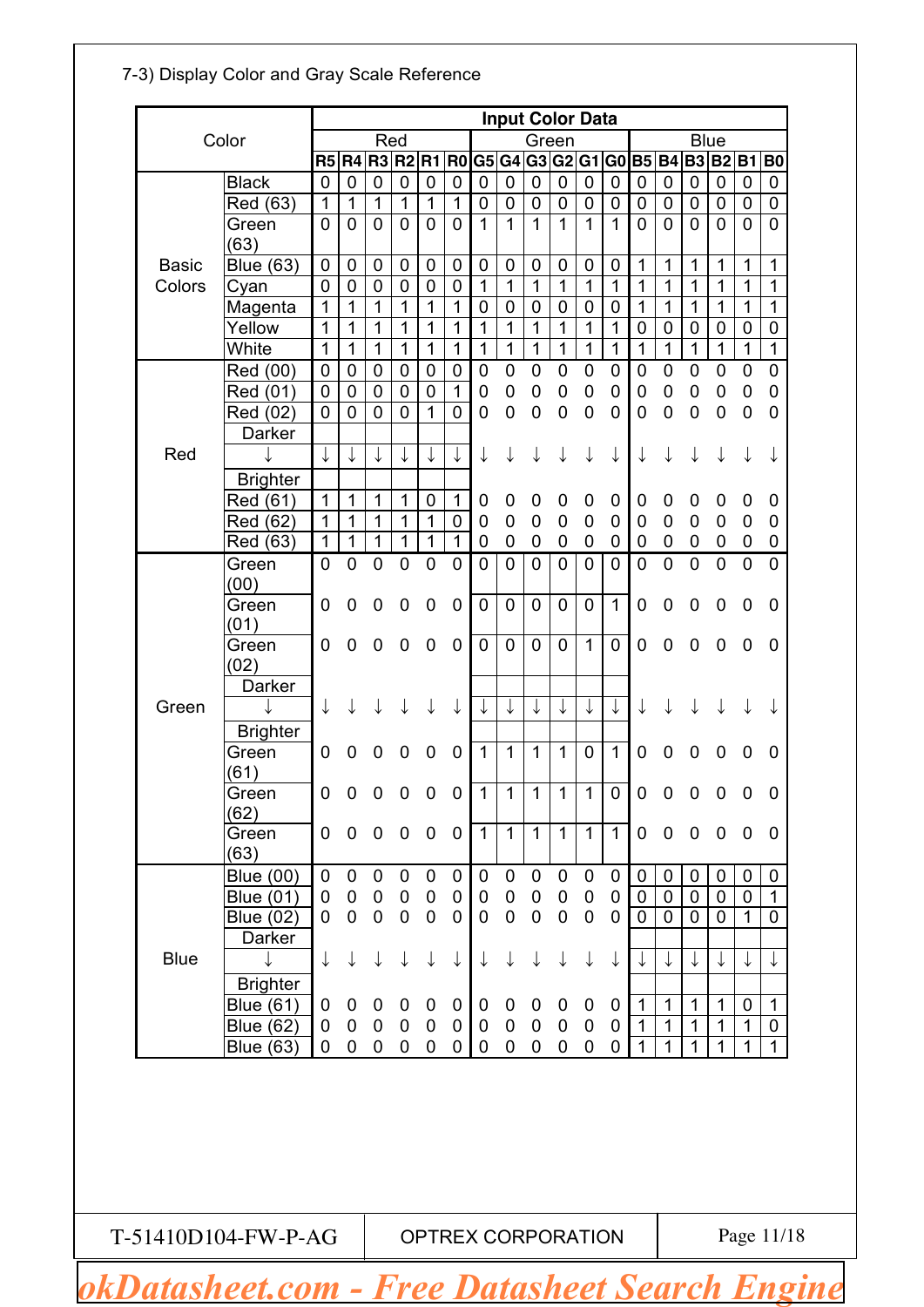#### 7-4) Pixel Arrangement

The LCD module pixel arrangement is the stripe.

| RGBRGBRGB 1st Line<br>RGBRGB 2nd Line<br>R <sub>G</sub><br>B<br>RGB 3rd Line<br>1 st Pixel<br>800th Pixel |  |
|-----------------------------------------------------------------------------------------------------------|--|
| 1 Pixel = $\begin{bmatrix}R & B\end{bmatrix}$                                                             |  |
| 598 th Line<br>$R$ GB<br>$\mathbb R$<br>G<br>B<br>599th Line<br>RGBRGB<br>R.<br>B<br>G                    |  |
| 600th Line<br>BRI<br>R<br>R                                                                               |  |

 $T-51410D104-FW-P-AG$  OPTREX CORPORATION Page 12/18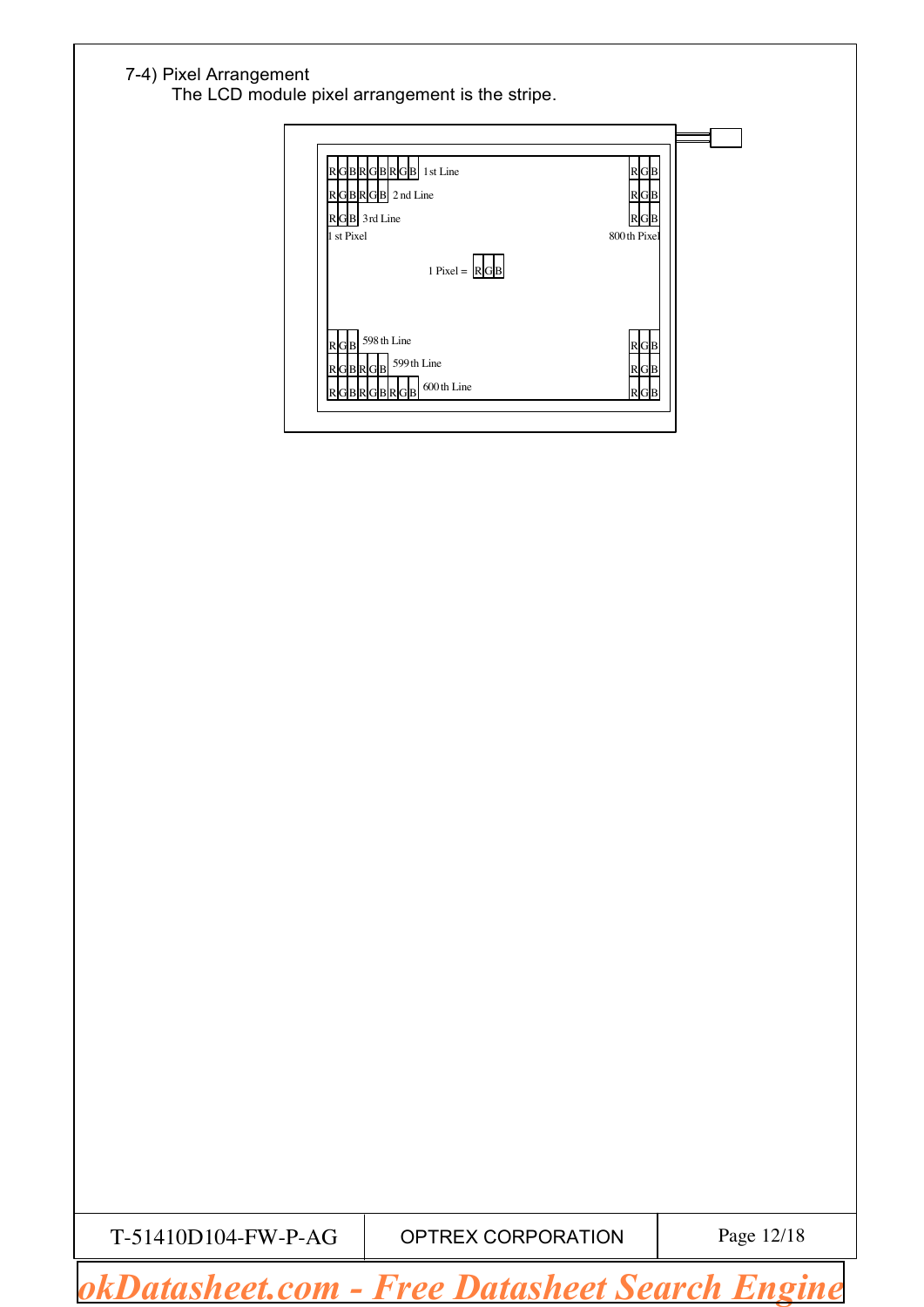

 $T-51410D104-FW-P-AG$  OPTREX CORPORATION Page 13/18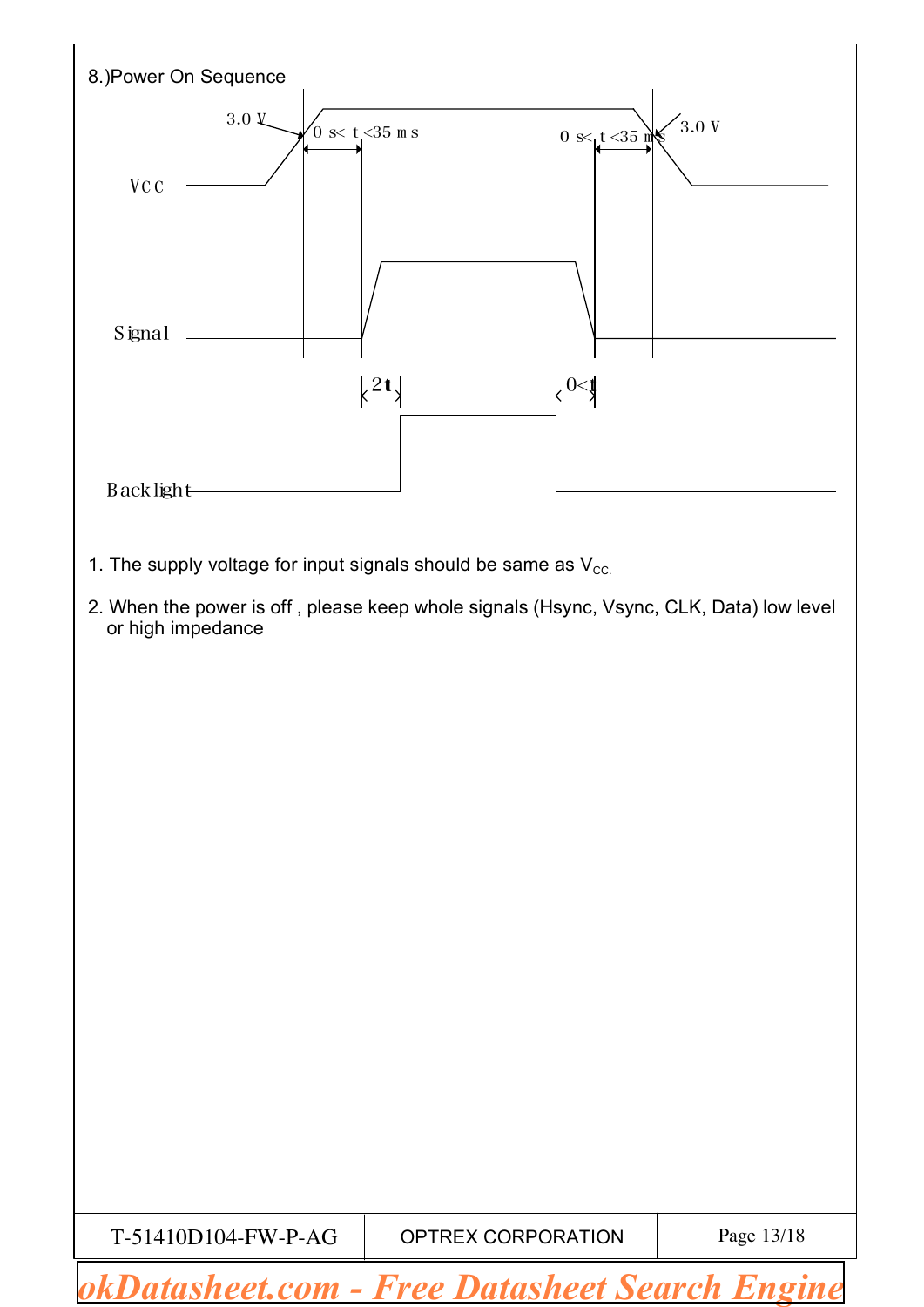### 9.) Optical Characteristics

### 9-1) Specification:

|                             | Ta = $25^{\circ}$ C |                             |                                           |       |       |                              |                 |                    |
|-----------------------------|---------------------|-----------------------------|-------------------------------------------|-------|-------|------------------------------|-----------------|--------------------|
| <b>Parameter</b>            |                     | Symbol                      | <b>Condition</b>                          | MIN.  | TYP.  | MAX.                         | Unit            | <b>Remarks</b>     |
|                             | Horizontal          | $\theta$                    |                                           | ±55   | ±60   | -                            | deg             |                    |
| <b>Viewing Angle</b>        |                     | $\theta$ (to 12<br>o'clock) | CR 10                                     | 50    | 55    | $\qquad \qquad \blacksquare$ | deg             | Note 9-1           |
|                             | Vertical            | $\theta$ (to 6<br>o'clock)  |                                           | 35    | 40    | $\qquad \qquad \blacksquare$ | deg             |                    |
| <b>Contrast Ratio</b>       |                     | <b>CR</b>                   | Optimum<br>direction                      | 100   | 180   |                              |                 | Note 9-2           |
|                             | <b>Rise</b>         | Tr                          | $\theta = 0^{\circ}$                      | -     | 15    | 50                           | ms              |                    |
| Response time               | Fall                | Τf                          | $\phi = 0^{\circ}$                        | -     | 25    | 50                           | ms              | Note 9-4           |
| Luminance                   |                     |                             | $\theta = 0^{\circ}/\phi$<br>$=0^{\circ}$ | 310   | 350   | $\overline{\phantom{0}}$     |                 | cd/ $m^2$ Note 9-3 |
| <b>Luminance Uniformity</b> |                     | U                           |                                           | 55    | 80    |                              | $\%$            | Note 9-5           |
| <b>White Chromaticity</b>   |                     | X                           |                                           | 0.280 | 0.330 | 0.380                        | $\qquad \qquad$ |                    |
|                             |                     |                             |                                           | 0.340 | 0.390 | 0.440                        | $\qquad \qquad$ |                    |
| <b>Cross Talk Ratio</b>     |                     | <b>CTK</b>                  |                                           |       |       | 3.5                          | $\%$            | Note 9-6           |

All the optical measurement shall be executed 30 minutes after backlight being turn-on. The optical characteristics shall be measured in dark room (ambient illumination on panel surface less than 1 Lux). The measuring configuration shows as following figure.



Optical characteristics measuring configuration

Note 9-1`: The definitions of viewing angles are as follows.

T

| T-51410D104-FW-P-AG | OPTREX CORPORATION | Page 14/18 |
|---------------------|--------------------|------------|
|---------------------|--------------------|------------|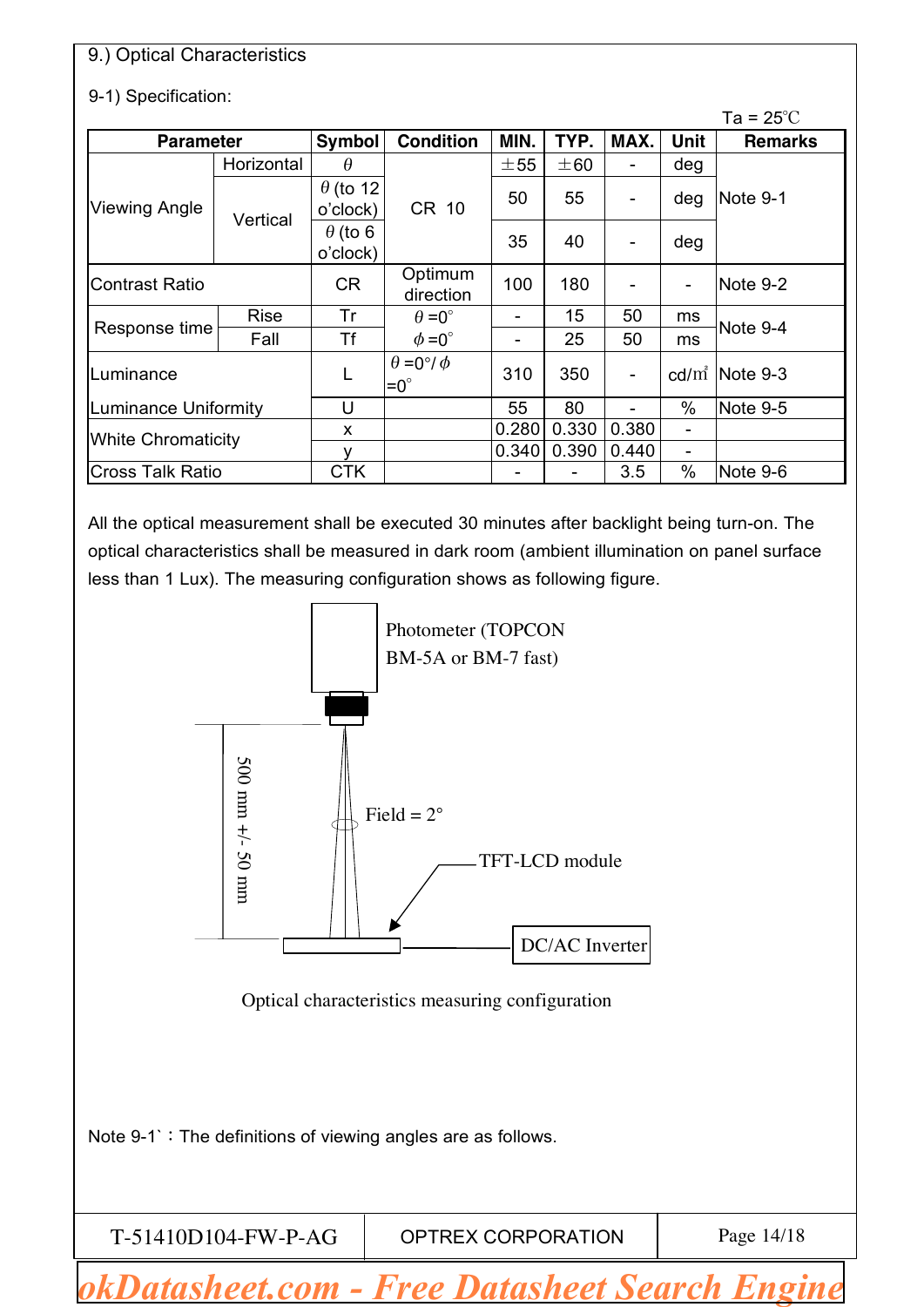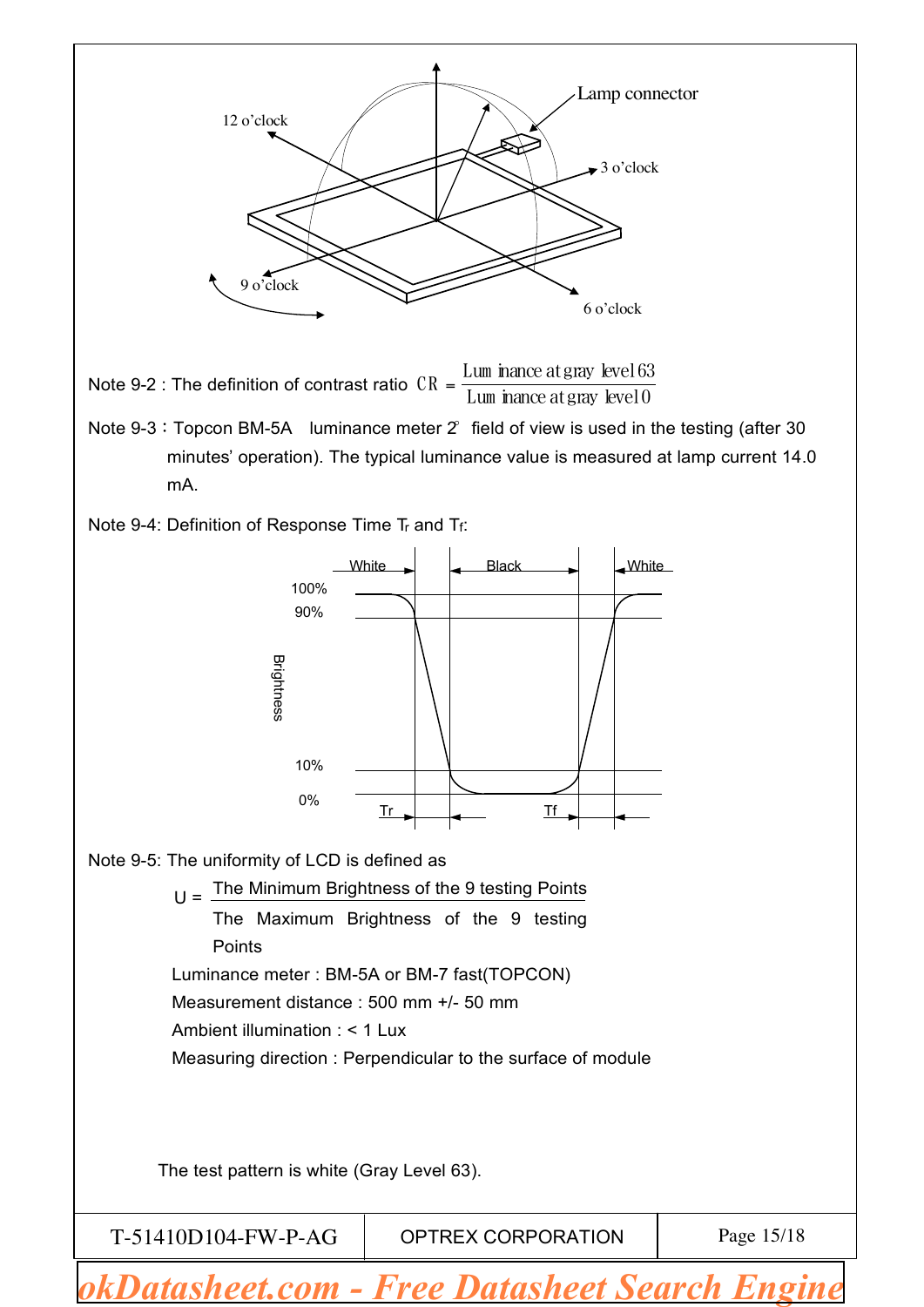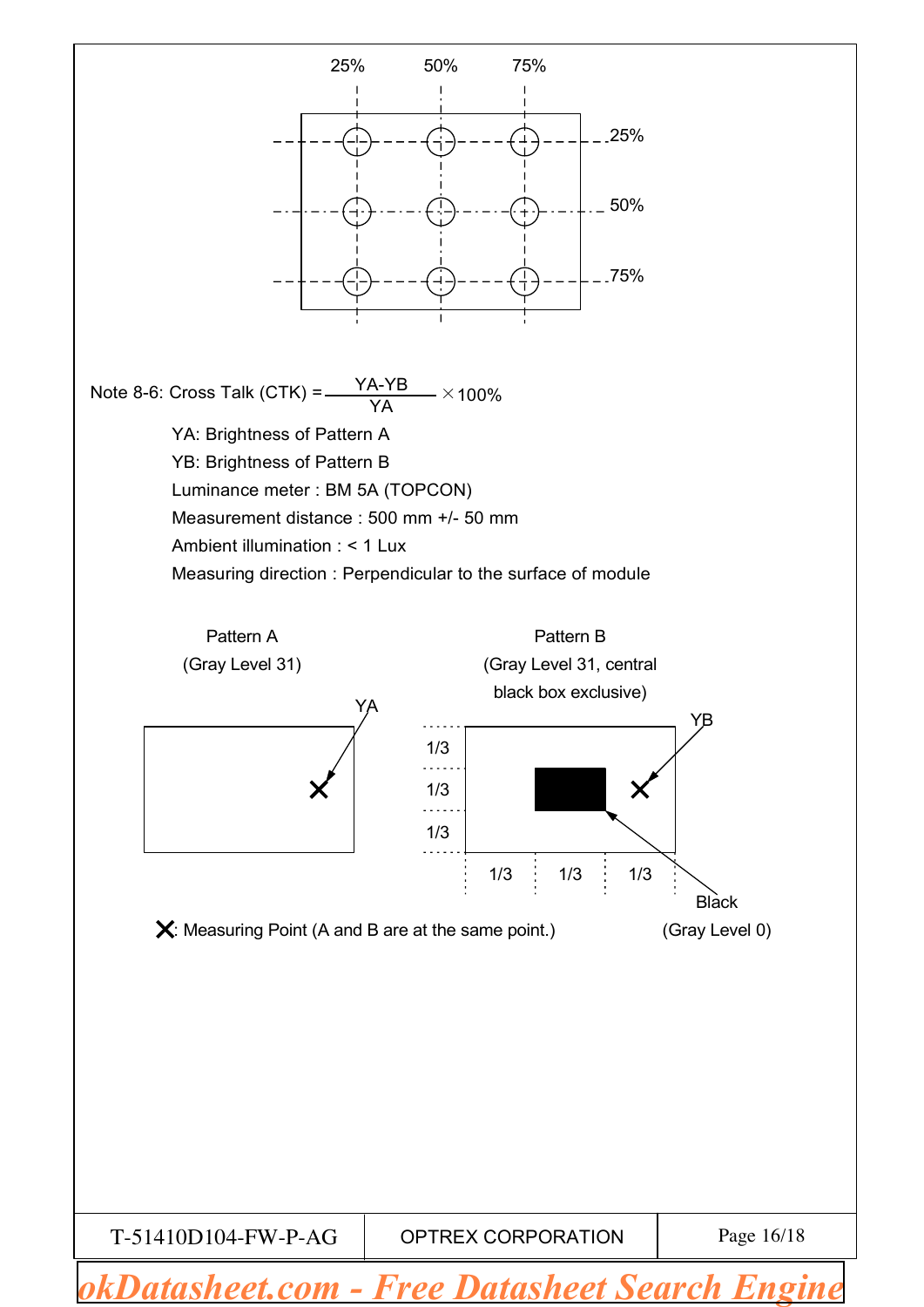|                | 10. Reliability Test                                        |                                                                                                                                                 |               |
|----------------|-------------------------------------------------------------|-------------------------------------------------------------------------------------------------------------------------------------------------|---------------|
| No             | <b>Item</b><br>Test                                         | <b>Condition</b><br>Test                                                                                                                        | <b>Remark</b> |
| 1              | High Temperature Storage Test                               | $Ta = +60^{\circ}C$ , 240 hrs                                                                                                                   |               |
| $\overline{2}$ | Low Temperature Storage Test                                | $Ta = -20^{\circ}C$ , 240 hrs                                                                                                                   |               |
| 3              | Low Temperature Operation Test $ Ta = 0^{\circ}C$ , 240 hrs |                                                                                                                                                 |               |
|                | High Temperature & High Humidity Ta = +50℃, 80%RH, 240 hrs  |                                                                                                                                                 |               |
| $\overline{4}$ | <b>Operation Test</b>                                       | (No Condensation)                                                                                                                               |               |
|                | <b>Thermal Cycling Test</b>                                 | $0^{\circ}$ C<br>$+25^{\circ}$ C $+60^{\circ}$ C, 50 Cycles                                                                                     |               |
| 5              | (non-operating)                                             | 1Hr<br>1Hr<br>$0.5$ Hr                                                                                                                          |               |
| 6              | <b>Vibration Test</b><br>(non-operating)                    | Frequency $30 \sim 57$ H <sub>z</sub> Amplitude 0.15 mm<br>58~500Hz, 1G<br>Sweep time: 11 min<br>Test Period: 3 hrs (1 hr for each direction of |               |
|                |                                                             | X, Y, Z                                                                                                                                         |               |
| $\overline{7}$ | <b>Shock Test</b>                                           | 80G, 6ms, X, Y, Z                                                                                                                               |               |
|                | (non-operating)                                             | 1 times for each direction                                                                                                                      |               |

Ta: ambient temperature

[Judgement Criteria]

Under the display quality test conditions with normal operation state , there should be no change which may affect practical display function.

 $T-51410D104-FW-P-AG$  OPTREX CORPORATION Page 17/18